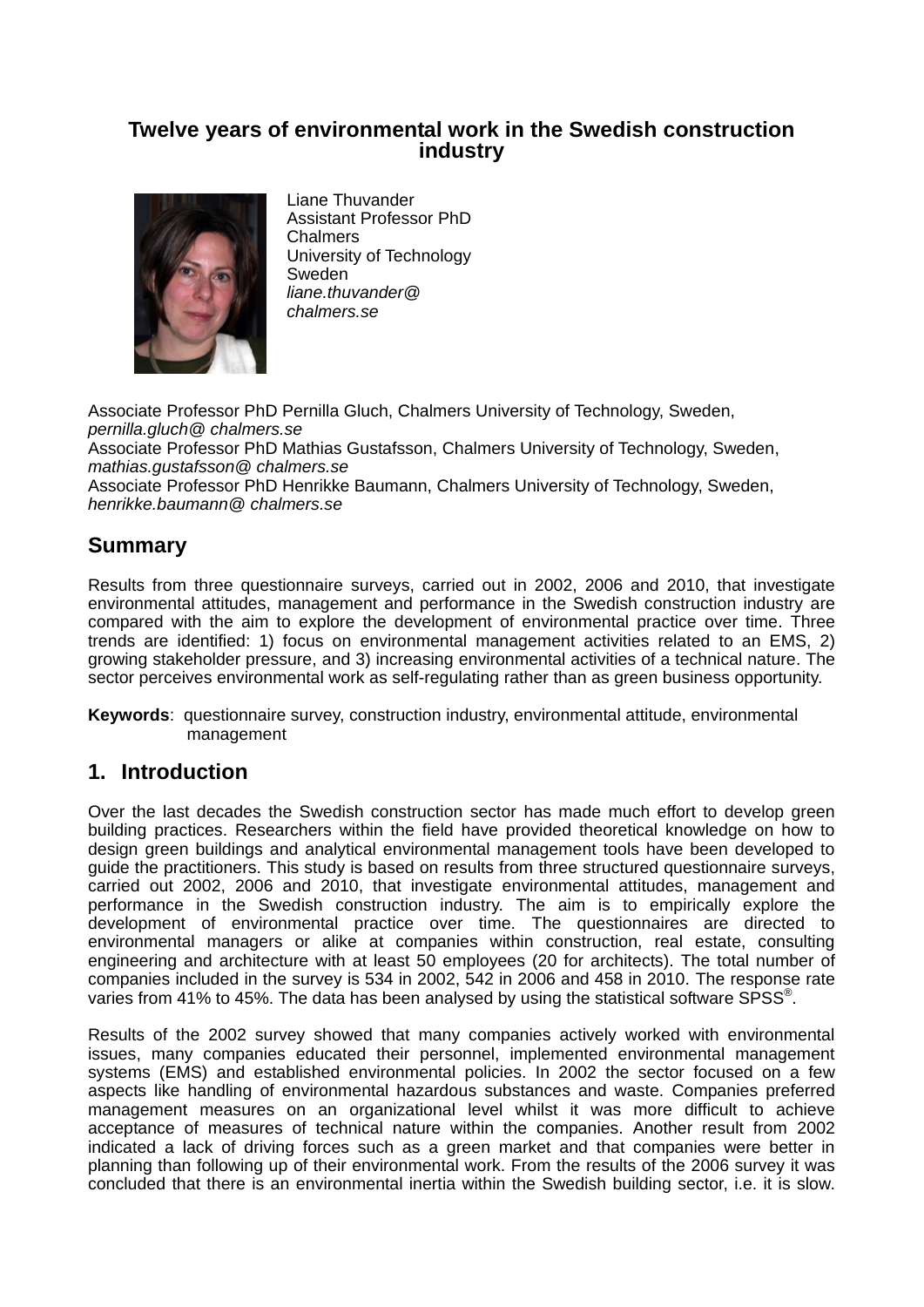The sector was struggling with energy aspects and use of non-renewable resources, the companies continue to have a preference for waste management and environmental activities of a managerial kind and they, like in the 2002 survey, perceived that they have gained most results concerning use of hazardous substances and waste management. Companies have put much effort into measures related to EMS. These results raised several questions for the 2010 survey and invite us to study the environmental practice of the construction sectors in a twelve years perspective, i.e. the time frame covered by the three surveys. The following questions are of interest: Did the industry's efforts to develop green building practices contribute to any changes or not? What are the main fields of environmental actions over time? Is it still going slow?

# **2. Results**

Results of this study show that clients together with managers are the most influential stakeholders on companies' environmental work in all three surveys. Also the final customer and the employees are considered as important stakeholders. Further, the owner/shareholders of the company as well as the mother company are stakeholders with an increasing influence. Generally, in 2010 more stakeholders have been identified as influential. Managerial activities that are carried out in the companies are largely related to an environmental management system. For example, in all three surveys, companies' most important activity has been to set up a written environmental policy. Also, they have implemented routines to secure the observance of environmental laws (increase from 74% in 2002 to 88% in 2010), established an order of accountability (increase from 69% in 2002 to 83% in 2006 and stabilized 2010), and formed environmental goals as part of continuous improvements as well as measurable goals (increasing number from 2002 to 2010). Considering that an overwhelming majority of the companies say that they have set measurable environmental goals still less perform activities that in turn measure the environmental performance. However, this discrepancy has diminished in 2010 where 52% of the companies had indicators to measure environmental performance, in comparison to 2002 with 25% and 2006 with 35%. Waste separation has been the most common measure to reduce environmental impact in Swedish construction industry during the last twelve years. Compared to 2002 and 2006, in 2010 all companies show a higher level of activity concerning all kind of technical measures taken.

Environmental activities have had most and increasing impact from 2002 to 2010 on energy use, waste, and use of hazardous substances. In 2010, environmental activities even have had a considerable impact on use of non-renewable materials, risks of environmental accidents and transports. Similar for all three studies, companies in the building sector consider that environmental activities mostly bring long-term benefits to business or benefits for the principal stakeholders, such as staff, management and owners/shareholders. External obstacles that companies experience as hindering are foremost lack of market incentives, lack of cooperation, no competitive advantages but also lack of technical solutions and no regulatory incentives. This perception has risen quite much since 2002. An internal obstacle that many companies emphasize is that environmental work is too costly, with a significantly increase in 2010. Also lack of educated personnel is mentioned as an obstacle for effective environmental work.

## **3. Discussion**

A comparison between the results from the 2002, 2006 and 2010 survey makes it possible to identify trends and institutionalizing processes that contribute as well as hinder sustainable development within the industry. Generally, three positive trends can be identified. 1) Today, many but still not all companies carry out environmental management activities especially related to EMS. 2) Companies perceive a growing pressure, i.e. interests and expectations, from different stakeholders. 3) The practical environmental activities of a technical nature in the companies are getting more intensive and of greater variety. The results also illustrate quite clear that the Swedish construction sector perceives the environmental work as a consequence of self-regulation rather than as green business opportunities. Green business seem to be a strange phenomenon for the actors in the sector as it is difficult to establish a market if the actors can't offer as green products, innovations, technical development, cooperation with researchers etc. To make a difference and change the attitude and to understand that environmental work can be much more than selfregulation, norms need to be changed.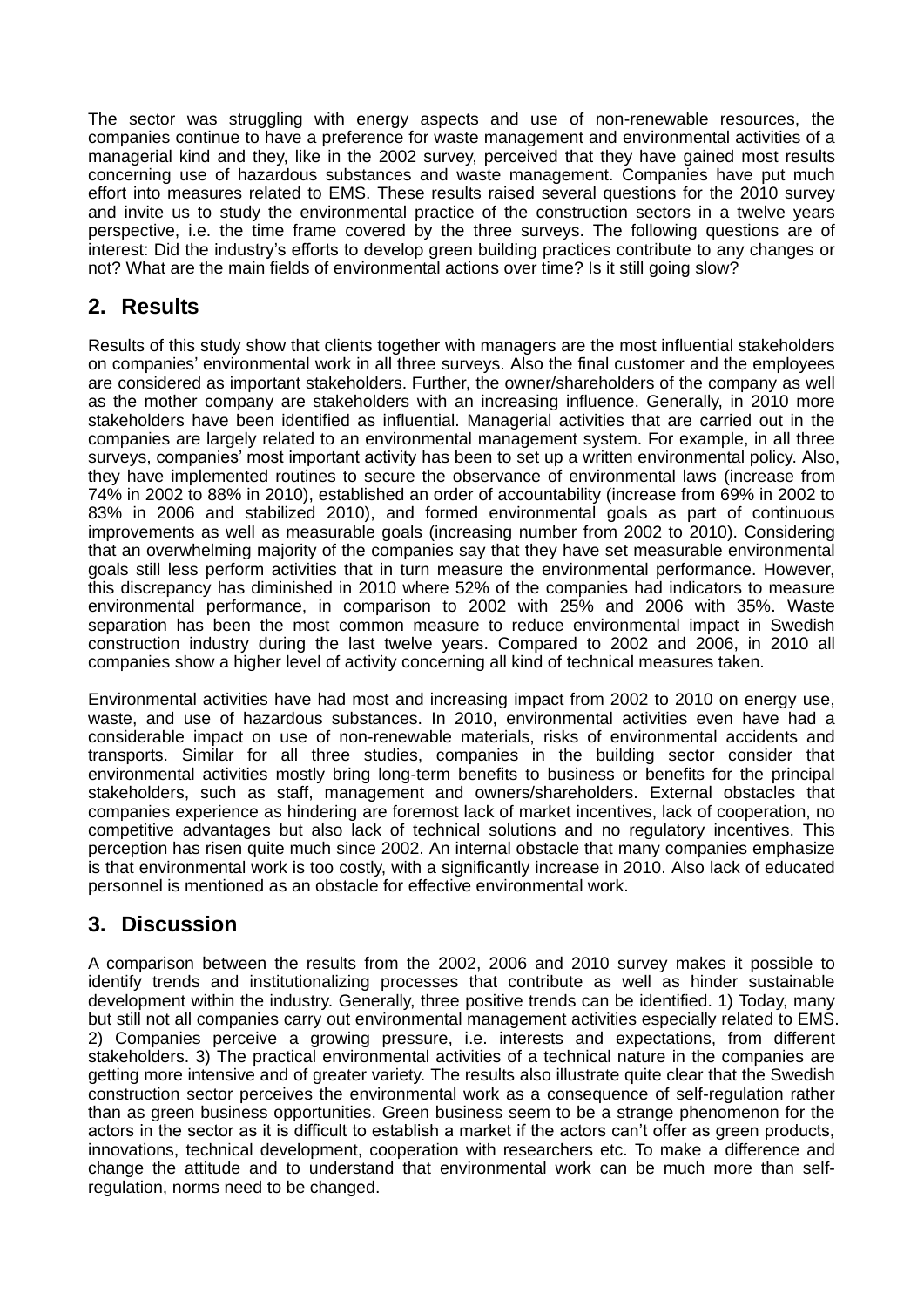### **Twelve years of environmental work in the Swedish construction industry**



Liane Thuvander Assistant professor PhD Chalmers University of Technology Sweden *liane.thuvander@ chalmers.se*

Associate Professor PhD Pernilla Gluch, Chalmers University of Technology, Sweden, *pernilla.gluch@ chalmers.se*

Associate Professor PhD Mathias Gustafsson, Chalmers University of Technology, Sweden *mathias.gustafsson@ chalmers.se*

Associate Professor PhD Henrikke Baumann, Chalmers University of Technology, Sweden *henrikke.baumann@ chalmers.se*

# **Summary**

Over the last two decades the Swedish construction sector has made much effort to develop green building practices. This paper is based on results from three questionnaire surveys, carried out in 2002, 2006 and 2010, that investigate environmental attitudes, management and performance in the Swedish construction industry. A comparison between the results makes it possible to identify trends and institutionalizing processes that contribute as well as hinder sustainable development within the industry. The aim of this study is to empirically explore the development of environmental practice over time. The questionnaires are directed to environmental managers or alike at companies within construction, real estate, consulting engineering and architecture with at least 50 employees (20 for architects). The total number of companies included in the survey is 534 in 2002, 542 in 2006 and 458 in 2010. The response rate varies from 41% to 45%. Three general, positive trends can be identified. 1) Many, but still not all companies carry out environmental management activities especially related to an EMS. 2) Companies perceive a growing pressure, i.e. interests and expectations, from different stakeholders. 3) The practical environmental activities of a technical nature in the companies are getting more intensive and of greater variety. The results show that the Swedish construction sector perceives the environmental work as a consequence of self-regulation rather than as a green business opportunity. Green business seems to be a strange phenomenon in the sector, as it is difficult to establish a market without offering green products, innovations, technical development, cooperation with researchers, etc. To make a difference and change the attitude and to understand that environmental work can be much more than selfregulation, norms need to be changed.

**Keywords**: questionnaire survey, construction industry, environmental attitude, environmental management

## **1. Introduction**

### **1.1 Field of study**

Over the last two decades the Swedish construction sector has made much effort to develop green building practices. Researchers within the field have provided theoretical knowledge on how to design green buildings and analytical environmental management tools have been developed to guide the practitioners. Information campaigns have raised the general environmental awareness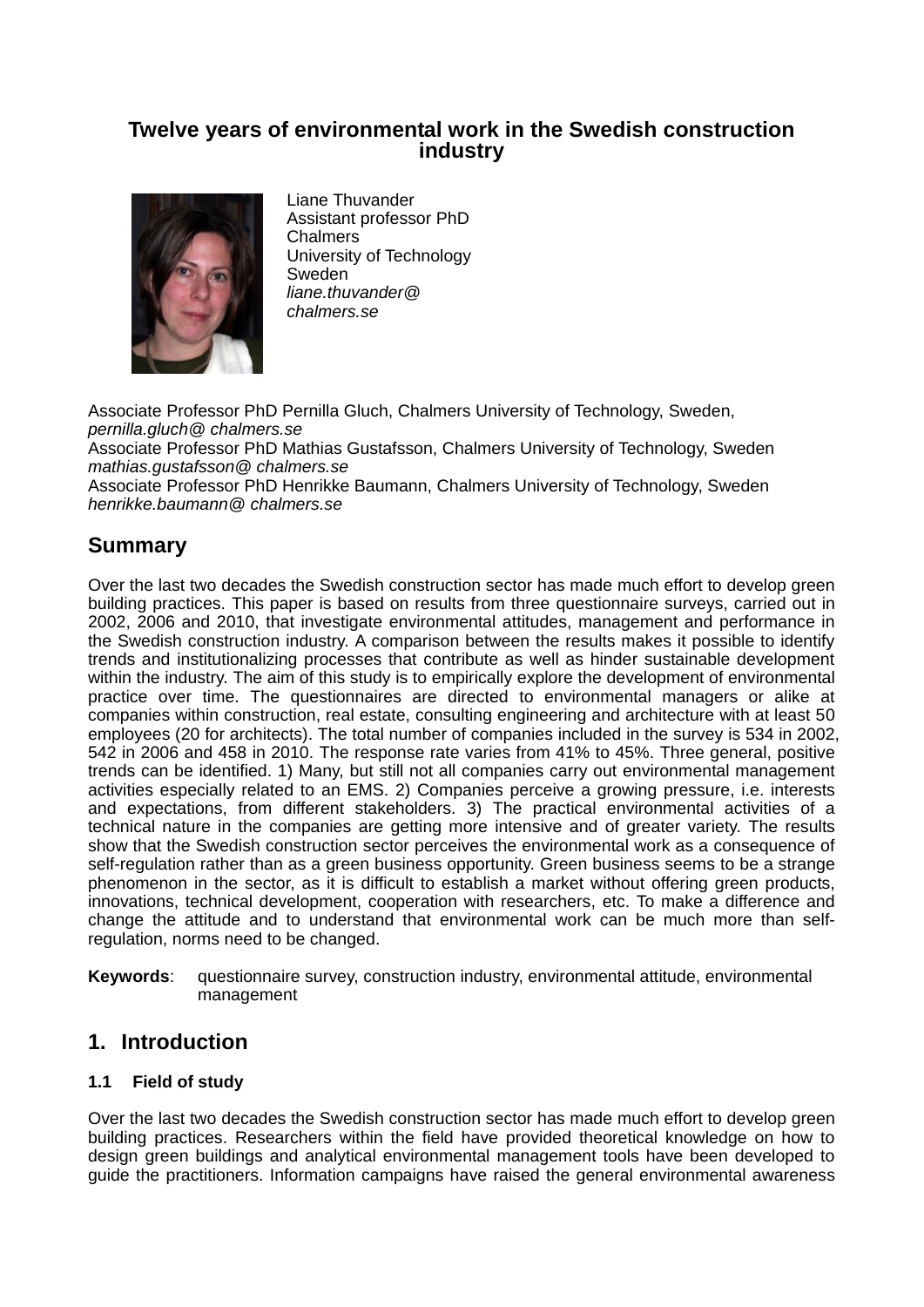among building practitioners.

In Sweden, a questionnaire survey of the Swedish construction sector has been conducted three times (2002, 2006 and 2010) investigating environmental attitudes, management and performance. Results of the 2002 survey showed that many companies actively worked with environmental issues, many companies educated their personnel, implemented environmental management systems and established environmental policies [1]. The 2002 survey also showed that the sector focused on a few aspects like handling of environmental hazardous substances and waste. Further, companies preferred management measures on an overarching organizational level whilst it was more difficult to achieve acceptance of measures of technical nature within the companies. Another result from the 2002 survey indicated a lack driving forces such as a green market and that companies were better in planning than following up of their environmental work.

Gluch et al. [2] concluded from the survey in 2006 that there is an environmental inertia within the Swedish building sector, i.e. it is slow. The sector was struggling with energy aspects and use of non-renewable resources, the companies continue to have a preference for waste management and environmental activities of a managerial kind and they, like in the 2002 survey [1], perceived that they have accomplished most results concerning use of toxic substances/chemicals and waste management. Companies within the building sector have especially put much effort into measures related to Environmental Management Systems. Gluch et al. [2] reveals five possible reasons to this inertia. First, the notion that the market for green products and services are dysfunctional does not stimulate innovation and new approaches. Second, the lack of cooperative actions between actors involved in the building process limits the possibility to view the products and services out of a holistic perspective. Third, for goals and goal setting to have a motivating effect it is important to provide information of whether one has achieved the goals or not [3]. Fourth, the perception that banks and other financial institutions have little or no effect on the environmental work hinder that the issues are considered on the business agenda. Last but not least, little or no cooperation with R&D departments creates poor foundation for the development of pioneering green ideas, innovative green technique and new green business opportunities.

These experiences raise several questions before the 2010 survey and invite us to investigate the environmental practice of the Swedish construction sectors in a twelve years perspective, i.e. the time frame covered by the surveys 2002, 2006 and 2010. The following questions are of our interest: Did the industry"s efforts to develop green building practices contribute to any changes or not? What are the main fields of environmental actions over time? Is it still going slow?

### **1.2 Aim and scope**

The aim of the paper is to empirically explore the development of environmental practice of the Swedish construction sector by examining environmental attitudes, management and performance over time. More specifically the aim is to identify trends of environmental actions and attitudes.

## **2. Research method and data**

### **2.1 Survey x 3 - questionnaire and data collection**

The paper is based on data generated from three structured questionnaire surveys carried out 2002 [1], 2006 [2] and 2010 [4], with the objective to investigate environmental attitudes, management and performance within the Swedish construction industry. The term "construction industry' is here used in a broad sense, including architects, technical consultants, construction companies and property owners and managers. The general structure of the survey covers the industry"s definition of its environmental challenge, attitudes towards this challenge, and the response and performance from environmental measures taken.

The first survey in 2002 was a modiefied version of the environmental barometer 2001 [5], a questionnaire survey with focus on the producing sector and leaving out the construction sector. In the 2006 survey, minor adjustments were made based on the experiences from 2002 year"s survey hanges were made mostly concerning wording, for example, client/customer instead of consumer.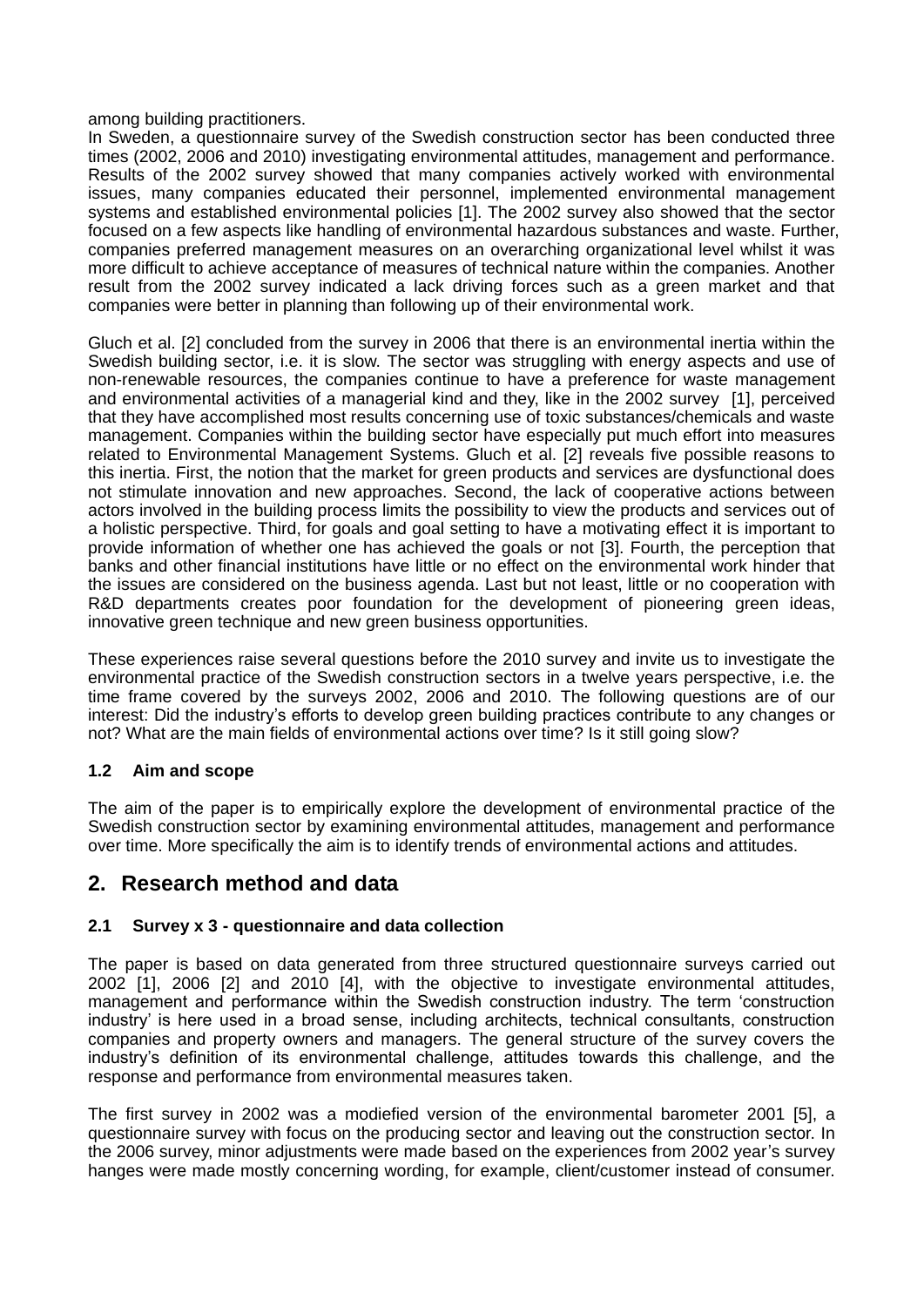Due to its actuality, in 2006 a section concerning energy declarations directed to real estate firms was added. In 2010, further adjustments were made based on experiences from the previous surveys and because of a changed way of distrubtion of the questionnaire. The section on energy declarations, questions on background information and genereal view of sustainable development, as well as questions perceived as repetitive were removed. All three questionnaires were pretested on industry representatives. The questionnaire contained a total of 32 questions in 2002, 39 questions in 2006, and 24 questions in 2010. Keeping the questionnaire as intact as possible has been a deliberate move in order to be able to make comparisons over time.

In 2002 and 2006, the questionnaires, were sent out by mail to each company in the statistical population together with an introductory letter and directed at environmental managers or alike. In the 2010 survey, the questionnaire was sent out by e-mail to environmental managers or alike using the online software SurveyMonkey™.

### **2.2 Statistical population**

For all the three surveys the companies were selected from Statistics Sweden"s Business register according the Swedish Industrial Classification industry codes (corresponding to the European industrial activity classification – NACE). The surveys 2002, 2006 and 2010, then, cover all companies with at least 50 employees within technical consultants, building constructors, and property owners and managers, and companies with at least 20 employees within architecture (2006 and 2010). The addresses of the companies were also obtained from the Business register.

According to the Statistics Sweden, in 2002 about 549 companies had a core business that falls into one of these categories, in 2006 it was about 620 companies and in 2010 about 543 companies. However several of these, especially among the technical consultants, did not belong to the building and real estate sector, for example IT consultants and energy suppliers. After a correction the final populations were stated and the questionnaires were sent to, see Table 1. The response rate varies from 41% to 45%.

| Year of survey | Total number of<br>companies | Responses | Percentage of<br>answers (%) |
|----------------|------------------------------|-----------|------------------------------|
| 2002           | 534                          | 217       |                              |
| 2006           | 542                          | 246       | 45                           |
| 2010           | 458                          | 195       | 43                           |

| Table 1 Total number of companies, response and response rates |  |  |
|----------------------------------------------------------------|--|--|

### **2.3 Data analysis**

In the surveys 2002 and 2006, the data has been entered manually, stored in and analysed by using the statistical data programme SPSS®. In the 2010 survey, the data was entered by the respondents directly in the database of the online software SurveyMonkey™. From there, the data has been exported and analysed in SPSS®. In order to secure reliability and validity of the study a statistician has been consulted both during data collection and analysis.

## **3. Results**

### **3.1 Perceived environmental problems - Stakeholder pressure**

Clients together with managers are the most influential stakeholders on companies" environmental work in all three surveys (Table 2). Also the final customer and the employees are considered as important stakeholders. Further, the owner/shareholders of the company as well as the mother company are stakeholders with an increasing influence. Generally, in 2010 more stakeholders have been identified as influential.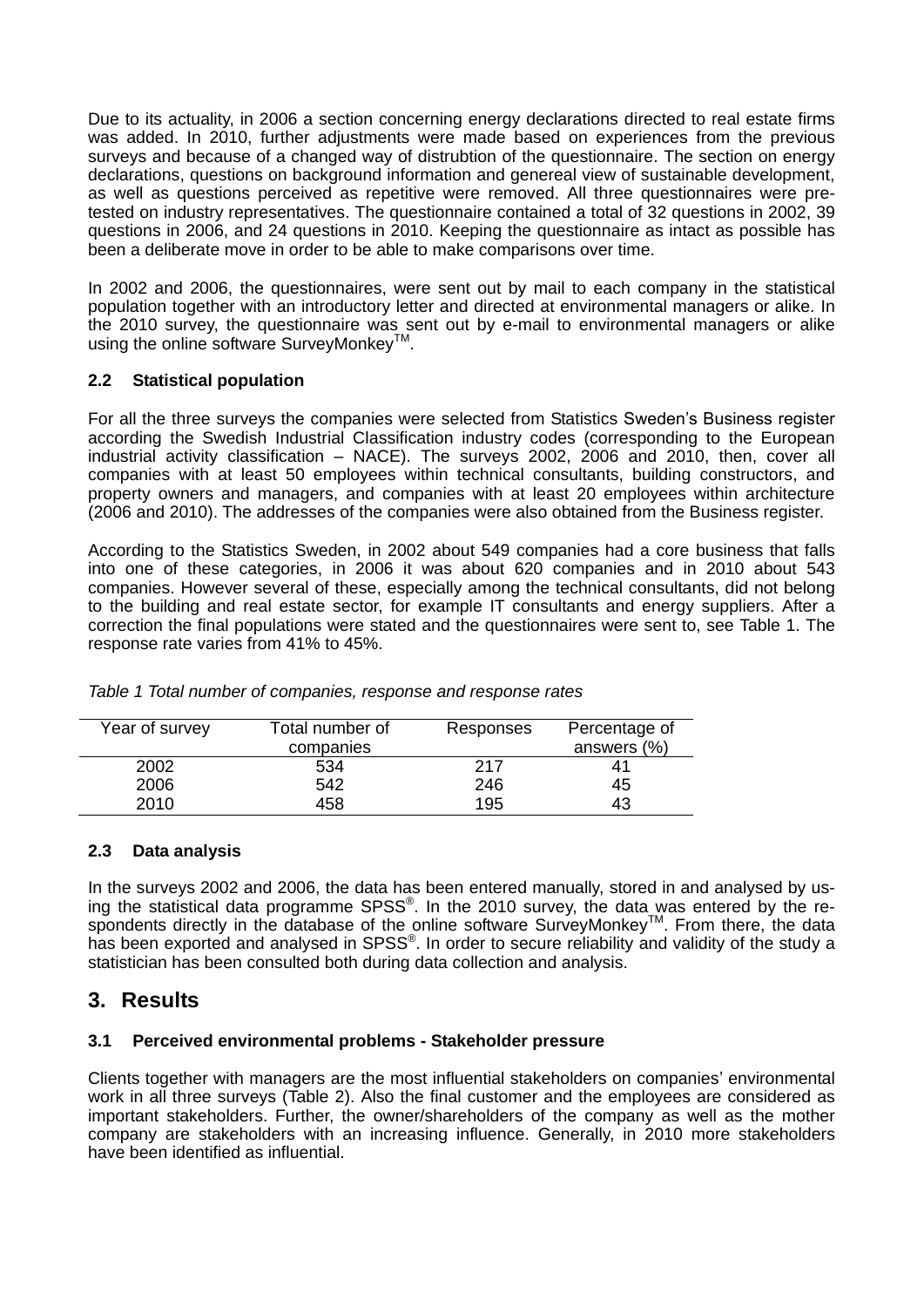Seen out of an environmental research as well as environmental knowledge perspective, we notice in the 2002 and 2006 survey a very low influence on the companies" environmental work that researchers, environmental organizations, mass media and politicians are assumed to have. However, in 2010 the trend has changed and all these stakeholders are assumed to have increasing influence. Other stakeholders, worth to be mentioned, are unions and local citizens/groups which had very little importance for the companies' environmental work in the 2002 and 2006 survey but were perceived as quite influential in 2010.

In all three surveys neither financial actors, such as banks, insurance companies and financial analytics nor controlling instances such as accountants are perceived as influential on the companies" environmental work.

|                                 | 2002 (%)       | (% )<br>2006 | 2010 (%) |
|---------------------------------|----------------|--------------|----------|
| Managers                        | 49             | 50           | 52       |
| Customer/client                 | 52             | 51           | 50       |
| <b>Final customer</b>           | 40             | 38           | 43       |
| Employees                       | 38             | 31           | 39       |
| Owners/Shareholders             | 31             | 30           | 37       |
| The mother company              | 28             | 21           | 33       |
| National authorities/regulators | 22             | 27           | 22       |
| Trade associations              | 21             | 19           | 20       |
| <b>Politicians</b>              |                |              | 18       |
| Local citizens/groups           | 2              | 4            | 18       |
| Environmental organizations     | 9              | 8            | 17       |
| European regulators             | 7              | 15           | 17       |
| Unions                          |                | 4            | 15       |
| Competitors                     | 19             | 17           | 14       |
| <b>Research institutions</b>    | 6              | 3            | 13       |
| Consumer/tenants                | 15             | 15           | 12       |
| <b>Suppliers</b>                | 14             | 15           | 12       |
| Mass media                      | 7              | 5            | 12       |
| Accountants                     | 5              | 9            | 8        |
| Insurance companies             | $\overline{2}$ | 3            | 4        |
| <b>Banks</b>                    |                |              | 3        |
| <b>Financial analytics</b>      |                |              |          |

*Table 2 Companies' rating of stakeholders' influence on environmental activities in the company* 

### **3.2 The companies' response to the environmental challenge,**

The companies" response towards their environmental challenge can take different expressions; employing personnel and create environmental working groups, carrying out managerial as well as technical measures are some examples.

#### 3.2.1 Staffing and environmental personnel

A majority of the companies have some kind of personnel that handles environmental issues within the company and the number has increased from 75% in 2002 to 81% in 2006 and 83% in 2010. Still, in 2010 there are about 17% of the companies without personnel or department that handles environmental issues. Most respondents answered in 2002, 2006 and 2010 that the number of environmental personnel has been the same during the last four year period (Table 3). In 2002 the number of environmental personnel was increasing fairly or much in the companies, in 2006 it had stabilised in to a level of approximately one person per company. In 2010 the number of environmental personnel was again increasing fairly or much in the companies.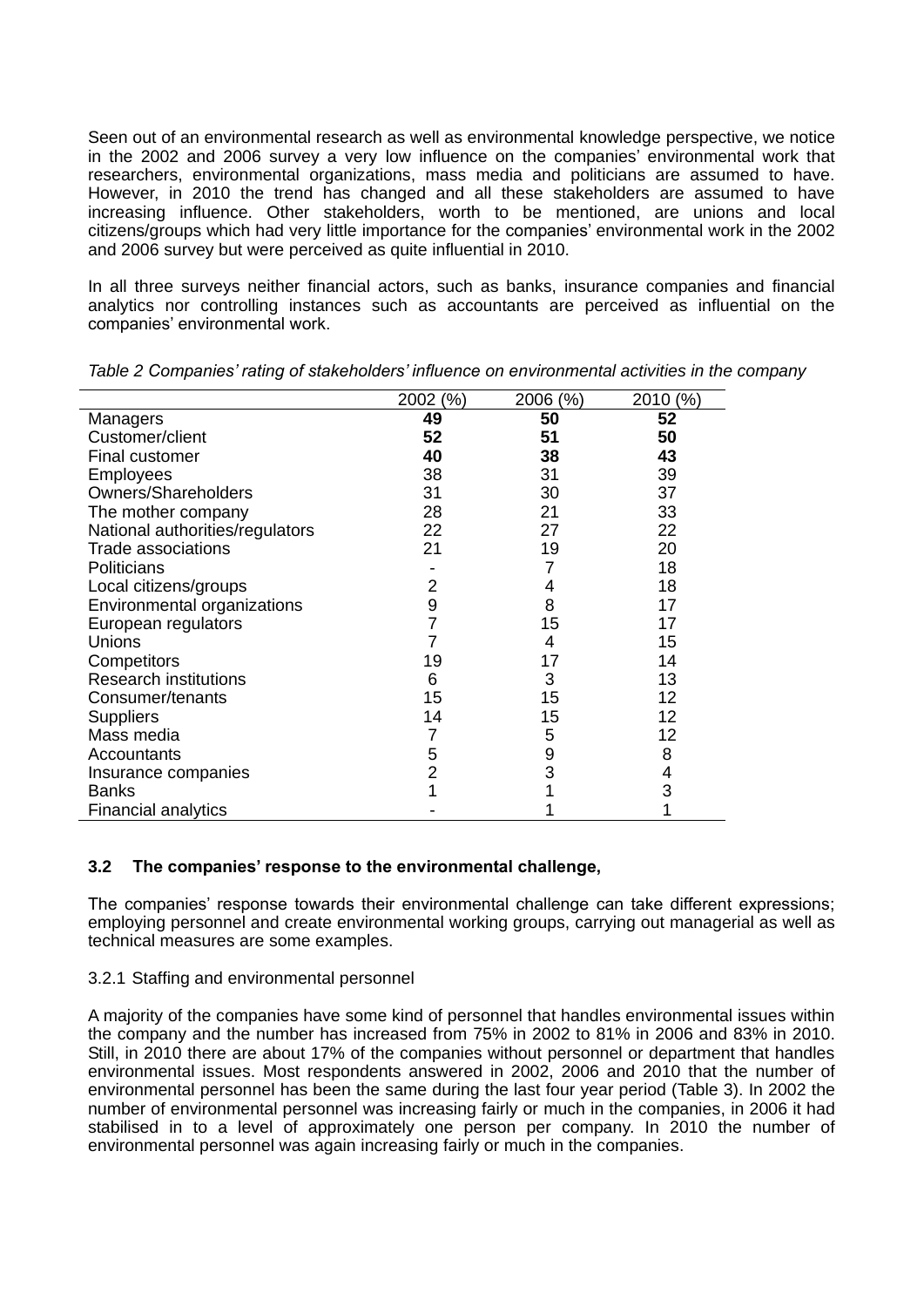*Table 3 Changes in number of environmental personnel during the last four years period*

|                    | (%)<br>2002 ( | 2006 (%) | 2010 |
|--------------------|---------------|----------|------|
| Decreased much     |               |          |      |
| Slightly decreased |               |          |      |
| No change          | 45            | 67       | 56   |
| Slightly increased | 30            | 18       | 29   |
| Increased much     | 18            |          |      |

How influential the environmental work is in the company is partly connected to which formal position the environmental manager has. The 2010 survey shows that half of the environmental managers (50%) are members of the board which is a considerable increase comparing to 2006 when 34% and 2002 when 43% did and indicates that the environmental issues are after a declining in 2006 on the way to be handled as a regular part of the companies work.

All the respondents in the 2010 survey think they have, at least partly, enough knowledge in order to influence practice (85% in 2006 and 88% in 2002) or strategic decisions (97% in 2010, 85% in 2006 and 76% in 2002). The relatively large share of the respondents in 2002 (28%) and 2006 (25%) which were not in a position that they have authority to stop environmentally damaging processes and/or influence strategic decisions decreased to less than 10% in 2010. Thus, the discrepancy between knowledge to influence and actual authority to do so is condensed.

#### 3.2.2 Managerial measures

The environmental work in many of the companies within the construction sector work in accordance with an environmental management system (EMS), more or less with the same comprehension in 2010 and 2006 (70% respectively 73%). But his is a large increase since 2002 when 46% had an EMS.

Table 4 shows that the managerial activities that are carried out in the companies largely are related to the EMS. For example, in all three surveys, companies' most important activity has been to set up a written environmental policy. Also, they have implemented routines to secure the observance of environmental laws (increase from 74% in 2002 to 88% in 2010), established an order of accountability (increase from 69% in 2002 to 83% in 2006 and stabilized 2010), and formed environmental goals as part of continuous improvements as well as measurable goals (increasing number from 2002 to 2010).

| Table 4 Environmental management activities related to the EMS |  |
|----------------------------------------------------------------|--|
|                                                                |  |

|                                                      | 2002 (%) | 2006(%) | 2010 (%) |
|------------------------------------------------------|----------|---------|----------|
| Written envrionmental policy                         | 91       | 93      | 94       |
| Routines to secure the observance of env. laws       | 74       | 81      | 88       |
| Measurable env. groals                               | 69       | 76      | 84       |
| Established an order of accountability               | 69       | 83      | 83       |
| Env goals as a part of continuous improvements       | 71       | 80      | 82       |
| Plan of action to achieve env. goals                 |          | 71      | 80       |
| Env considerations integrated in strategic decisions |          | 72      | 77       |
| <b>Environmental audits</b>                          | 49       | 64      | 70       |
| Env. training program                                | 67       | 65      | 67       |
| Initial environmental review                         | 75       | 71      | 67       |
| HSE data annual report                               | 36       | 50      | 61       |
| Environmental indicators to measure env. performance | 25       | 35      | 52       |
| Benchmarking                                         | 25       | 26      | 39       |
| Separate HSE report                                  | 21       | 23      | 26       |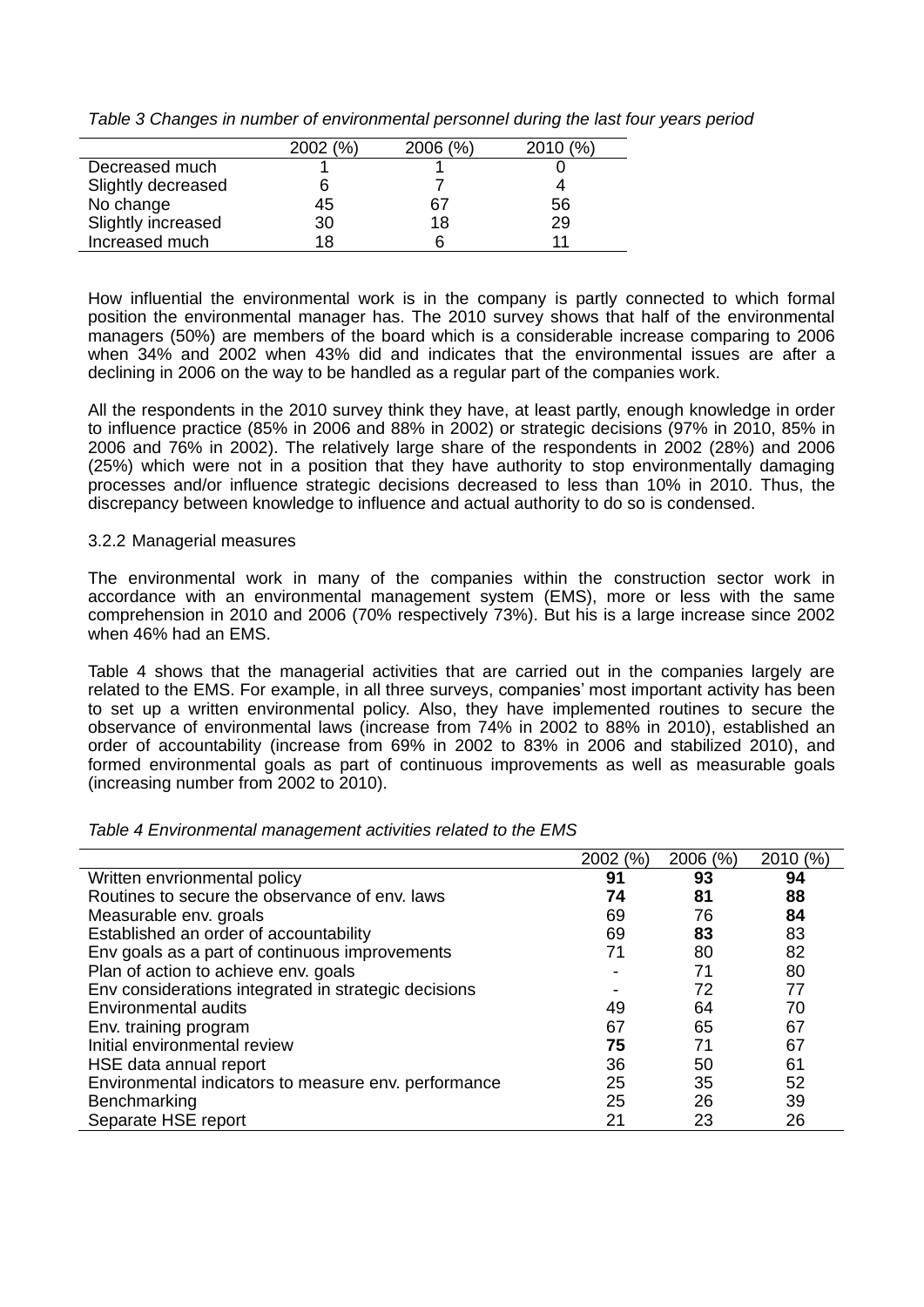Considering that an overwhelming majority of the companies say that they have set measurable environmental goals still less perform activities that in turn measure the environmental performance. However, this discrepancy has diminished in 2010 where 52% of the companies had indicators to measure environmental performance, in comparison to 2002 with 25% and 2006 with 35%. Also, environmental audits are on the way to be applied more frequently (49% in 2002 and 70% in 2010). The importance of an initial environmental review is decreasing both in ranking and percentage (ranking 3 in 2002 and 10 in 2010).

Besides activities related to the EMS the companies foremost carry out activities that aim at transferring environmental information and demands between actors that takes part in the supply chain (Table 5). Another communicative move is to develop checklists and guidelines.

|                                           | 2002 (%) | 2006 (%) | 2010 (%) |
|-------------------------------------------|----------|----------|----------|
| Env. demands on suppliers                 | 79       | 87       | 76       |
| Env. evaluation of suppliers              | 76       | 81       | 73       |
| Implementation of checklists & guidelines | 51       | 63       |          |
| Implementation of material guidelines     |          |          | 56       |
| Implementation of checklists              |          |          | 74       |
| Env. information to customers             | 46       | 50       | 47       |
| Building product declarations             |          | 50       | 24       |
| <b>Environmental declarations</b>         |          | 44       | 36       |
| Energy declarations                       |          | 35       | 51       |
| Cooperation projects                      | 33       | 24       | 53       |
| Eco-labelling                             | 14       | 14       | 23       |
| Use of LCA                                | 15       | 14       | 32       |
| Green marketing                           |          | 8        | 20       |

*Table 5 Environmental management activities related to purchasing and market*

#### 3.2.3 Technical measures

Waste separation has been the most common measure to reduce environmental impact in Swedish building industry during the last twelve years (Table 6). Compared to 2002 and 2006, in 2010 all companies show a higher level of activity concerning all kind of technical measures taken. In 2002 and 2006 many of the companies emphasised energy as a major problem for the sector to handle, however there were a low percentage of companies acting to reduce the energy use. In 2010, energy reduction in production and by transports is performed by 85% of the companies. Also, in 2010 there is a change from being devoted to handle already generated waste to performing waste minimising measures and recycling measures as it was in the previously years. Environmental projects are getting more popular within the companies as well as space management and implementation of cleaner technology.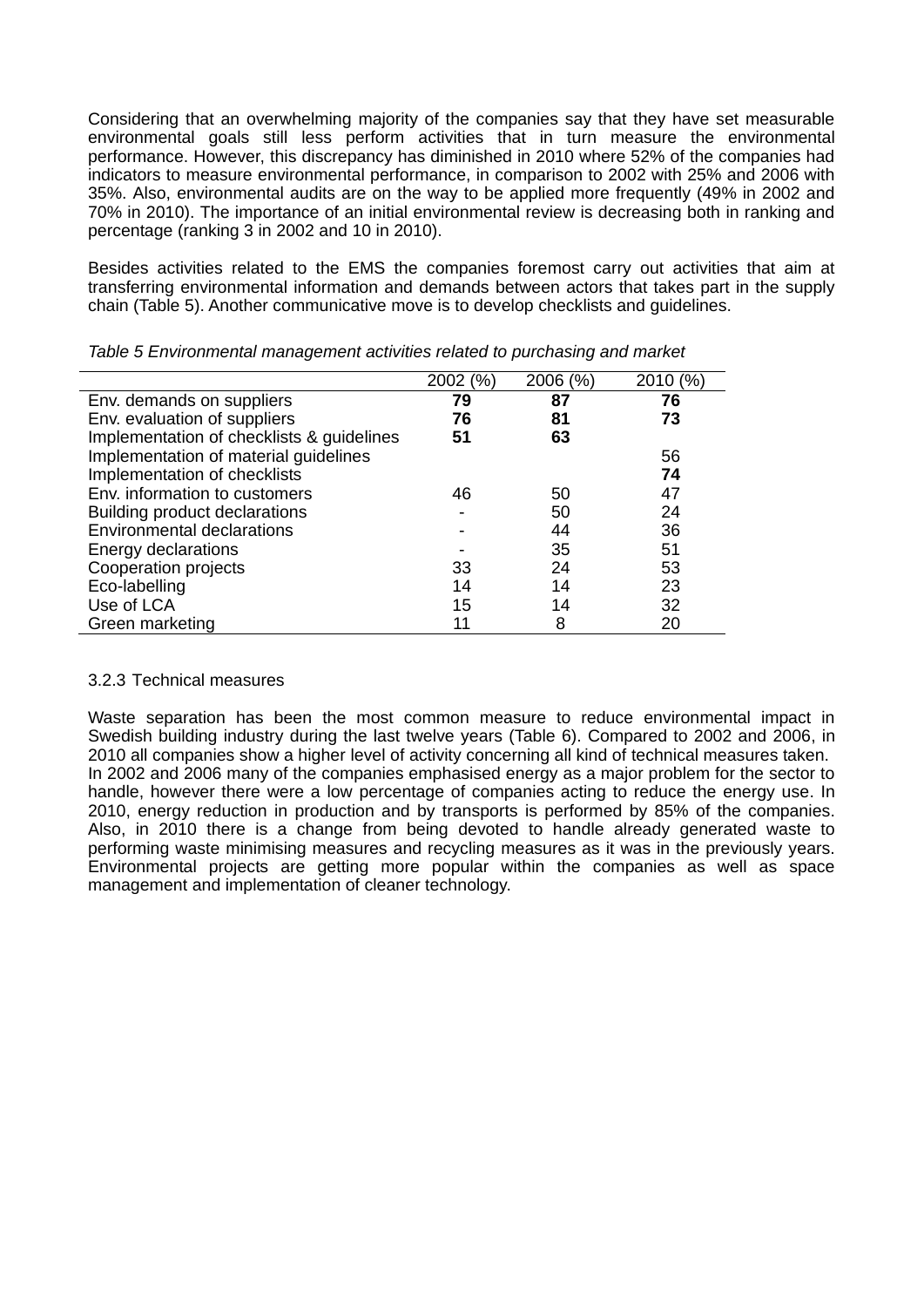*Table 6 Environmental activities of a technical nature in the companies.*

|                                                | 2002 (%) | 2006 (%) | 2010 (%) |
|------------------------------------------------|----------|----------|----------|
| Waste separation                               | 87       | 90       | 95       |
| Material recycling within the company          | 62       | 62       | 86       |
| Reduced energy use of transports               | 49       | 52       | 85       |
| Reduced energy use in production               | 35       | 45       | 85       |
| Actions to reduce solid waste                  | 54       | 67       | 84       |
| Reduced travelling                             |          | 34       | 83       |
| Environmental projects re. products/services   | 55       | 57       | 82       |
| Substitution of hazardous inputs               | 63       | 75       | 81       |
| Substitution of non-renewable materials        | 37       |          | 76       |
| Reduced energy use of products/services        | 42       |          | 75       |
| Implementation of cleaner technology           | 34       | 41       | 67       |
| Reduced material use of products/services      | 32       | 32       | 67       |
| Space management                               | 35       | 38       | 66       |
| Actions to reduce emission to air              | 43       | 40       | 64       |
| Actions to reduce noise                        | 44       | 35       | 59       |
| Reduced water use in production                | 19       | 21       | 51       |
| Selective demolition                           | 46       | 41       | 49       |
| Green open spaces to foster biological variety |          | 18       | 41       |
| Actions to reduce emission to surface water    | 15       | 14       | 31       |
| Re-use of waste from other companies           | 12       | 9        | 29       |

### **3.3 Results from the companies' environmental activities**

An indication of the success of the environmental work is obtained by looking at what extent environmental activities have had effect on environmental performance and business.

#### 3.3.1 Environmental improvements

Environmental activities have had most and increasing impact from 2002 to 2010 on energy use, waste, and use of hazardous substances, the last one on more or less the same level as 2006 (Table 7). In 2010, environmental activities even have had a considerable impact on use of nonrenewable materials, risks of environmental accidents and transports.

| Table 7 Effect of environmental activities on environmental problems |  |
|----------------------------------------------------------------------|--|
|                                                                      |  |

|                                 | 2002 (%) | 2006 (%) | (% )<br>2010 |
|---------------------------------|----------|----------|--------------|
| Use of energy                   | 20       | 25       | 49           |
| Waste                           | 24       | 36       | 40           |
| Use of hazardous substances     | 29       | 33       | 32           |
| Use of non-renewable resources  |          | 15       | 30           |
| Risk of environmental accidents | 9        | 20       | 27           |
| Emissions to air                |          | 15       | 19           |
| Use of water                    | 10       | 13       | 17           |
| Contaminated soil               |          |          | 13           |
| <b>Noise</b>                    |          | 9        | 10           |
| Landscape damage                |          | າ        | 8            |
| Smell                           | З        |          | 6            |
| Waste water                     |          |          | 5            |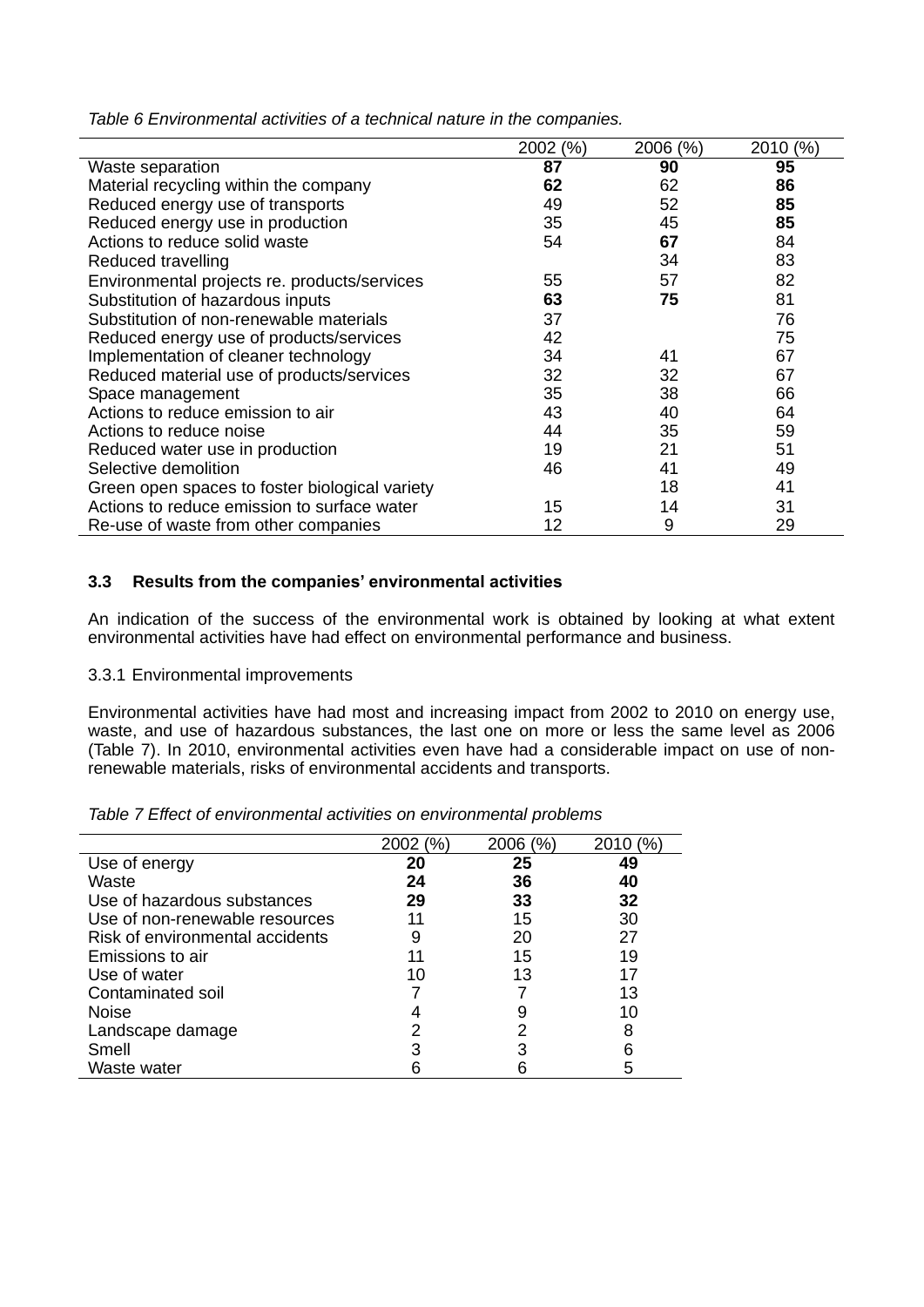#### 3.3.2 Business effects

Similar for all three studies, companies in the building sector consider that environmental activities mostly bring long-term benefits to business or benefits for the principal stakeholders, such as staff, management and owners/shareholders.

Table 8 shows that a majority of the companies answered in all three surveys, that the environmental activities have had a positive impact on especially company image, whereas environmental activities have had a negative impact on short-term profits, cost savings and productivity. The effect on the competitive advantage has been the same during the whole period, however its ranking dropped from 4 (2002 and 2006) to 7 (2010). It is noticeable that bureaucracy, a new activity added in the 2010 survey, is by far considered having the most negative impact (33%).

|                              | 2002 (%) | 2006 (%) | 2010 (%) |
|------------------------------|----------|----------|----------|
| Company image                | 74       | 79       | 85       |
| Pleased personnel            | 61       | 69       | 77       |
| Pleased management           | 67       | 63       | 78       |
| Long-term profit             | 56       | 52       | 64       |
| Pleased owners/shareholders  | 53       | 55       | 63       |
| Product image                | 46       | 49       | 61       |
| Competitive advantages       | 58       | 58       | 58       |
| Cost savings                 | 39       | 45       | 52       |
| <b>Sales</b>                 | 43       | 40       | 48       |
| Recruitment                  | 33       | 33       | 47       |
| Market advantages            | 39       | 36       | 44       |
| Market shares                | 33       | 26       | 36       |
| Productivity                 | 19       | 18       | 27       |
| Short-term profit            | 15       | 15       | 27       |
| Improved terms of insurance  | 9        | 12       | 14       |
| Improved terms of bank loans | 6        | 6        | 12       |

*Table 8 Effect of environmental activities on business (positive/very positive)*

### **3.4 Obstacles and attitudes**

Obstacles for carrying out an effective environmental work can be divided into internal and external obstacles, where the external are out of the company"s immediate control and the internal are easier for the company to have an effect on.

External obstacles that companies experience as hindering are foremost lack of market incentives, lack of cooperation, no competitive advantages but also lack of technical solutions and no regulatory incentives (Table 9). This perception has risen quite much since 2002. An internal obstacle that many companies emphasize is that environmental work is too costly, with a significantly increase in 2010. Also lack of educated personnel is mentioned as an obstacle for effective environmental work.

On an overall level, the construction sector experiences that obstacles are more pronounced now than four years ago (up to 50%), which is an enforced trend since 2006 where obstacles were perceived between 5 and 10% more compared with 2002.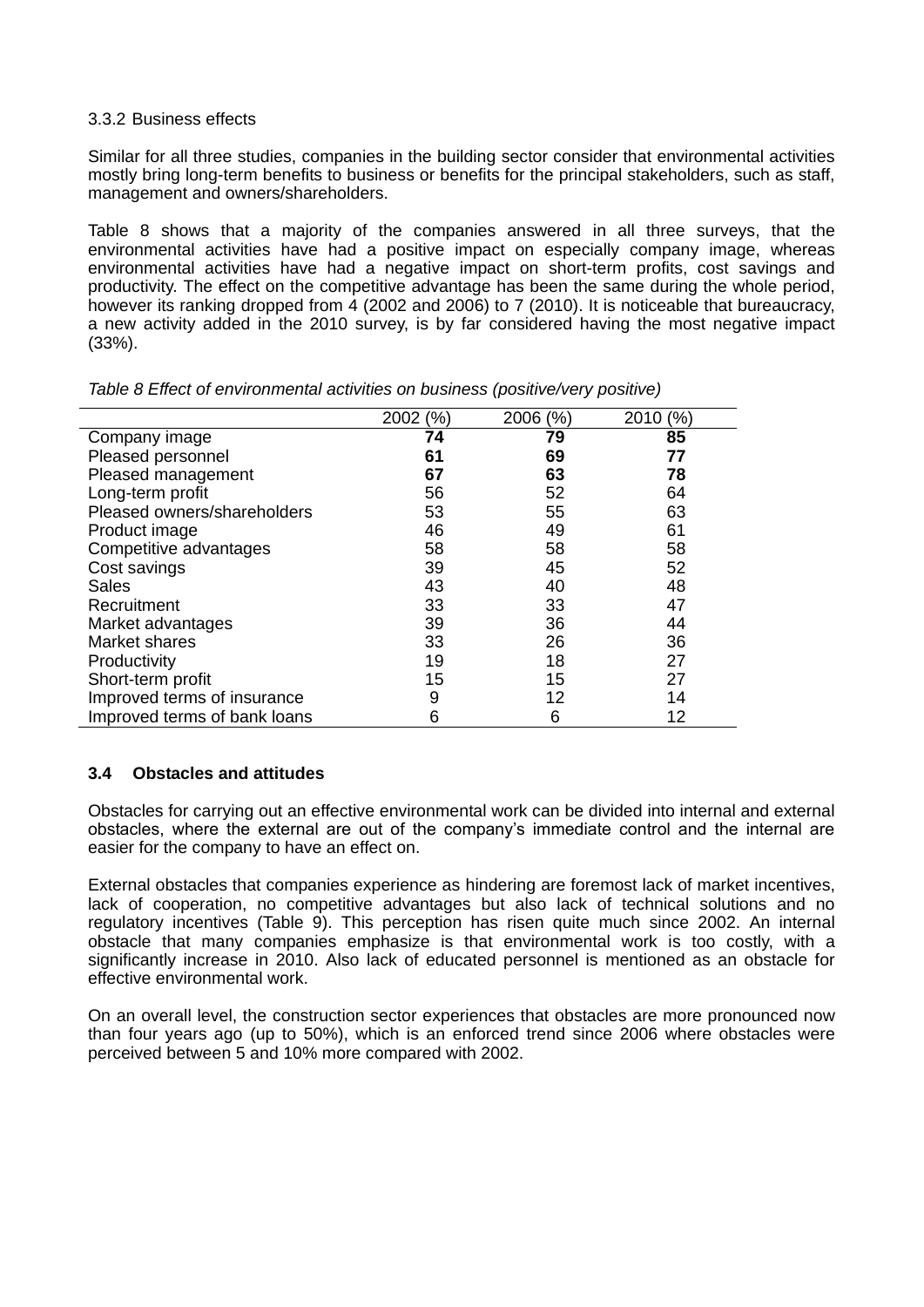|  |  |  |  | Table 9 The extent, which obstacles have influenced environmental activities in the companies |  |  |
|--|--|--|--|-----------------------------------------------------------------------------------------------|--|--|
|  |  |  |  | (little/some/quite much/much), in brackets figures for perceived obstacles as much/very much  |  |  |

|          | <b>Obstacles</b>                                   | 2002 (%)   | $2006$ $(\%)$ | 2010(%)   |
|----------|----------------------------------------------------|------------|---------------|-----------|
| external | No demand for green products/services              | 62 (24)    | 74 (24)       | 83 (29)   |
|          | Lack of willingness to cooperate from customer     | (9)<br>57  | 61 (11)       | 80(13)    |
|          | Lack of willingness to cooperate from suppliers    | (7)<br>60  | 63(11)        | 80(11)    |
|          | No competitive advantages                          | (21)<br>59 | 74 (31)       | 80 (30)   |
|          | No technical solutions available                   | 56<br>(9)  | 62 (8)        | 79 (13)   |
|          | No regulatory incentives                           | 57 (12)    | 53(16)        | 79 (16)   |
|          | Lack relevant information                          |            | (8)<br>61     | 71 (10)   |
|          | Lack of clear regulations                          | 60 (14)    | 61 (13)       | 70<br>(6) |
|          | Lack of reliable information                       | 51<br>(7)  | (6)<br>61     | 69<br>(8) |
|          | Lack of willingness to cooperate within the sector | (8)<br>47  | 55 (10)       | 67 (10)   |
|          | No regulations                                     | 44<br>(8)  | 43<br>(9)     | 64 (12)   |
|          | Cultural heritage demands                          |            | (3)<br>31     | 48<br>(7) |
| internal | Lack of educated personnel                         | 70 (15)    | 76(10)        | 88 (14)   |
|          | Lack of knowledge on available tools               | (9)<br>62  | 73(10)        | 86(9)     |
|          | Too costly                                         | 61 (18)    | 73 (19)       | 86 (26)   |
|          | Lack of financial resources                        | 60 (12)    | 62 (14)       | 76 (15)   |
|          | <b>Communication difficulties</b>                  |            | 59 (13)       | 70<br>(6) |
|          | Insufficient organizational structure              |            | 63 (15)       | 67 (12)   |
|          | Lack of management support                         | 50 (12)    | 57 (13)       | 60 (11)   |
|          | Counteracting organizational structure             |            | 43<br>(8)     | 59 (6)    |
|          | Organisational difficulties                        | 67 (15)    |               |           |

## **4. Discussion and conclusion**

A comparison between the results from 2002, 2006 and 2010 makes it possible to identify trends and institutionalizing processes that contribute as well as hinder sustainable development within the construction industry. The survey enables us to see whether the industry"s efforts to develop green building practices have contributed to any changes or not.

Out of the results, three general, positive trends can be identified. 1) It is obvious that environmental management activities, and especially related to an EMS, today are in many companies, but still not all, a common and an integrated part their environmental work. 2) It is also obvious that companies perceive a growing pressure, i.e. interests and expectations, from different stakeholders. This is in line with the first survey where the respondents expressed a belief in an increasing stakeholder influence in the future. 3) It is apparent that the environmental activities of a technical nature in the companies are getting more intensified and of greater variety, i.e. not only focus on a few aspects such as waste management or handling of hazardous substances.

The results of the three surveys illustrate quite clear that the Swedish construction sector perceive the environmental work as a consequence of self-regulation (follow ISO standards, guidelines, etc) rather than as green business opportunities. This belief in self-regulation seems to be a kind of taking responsibility for society instead of shaping green business. The increased stakeholder pressure could also be interpreted as compensation for democratic insight in national regulation when self-regulation is pertained. Similarly, the understanding that environmental work mainly gives benefit to improved company image and is costly also supports the prevailing argument that environmental work follows the logic of self-regulation. The question is, why should be there a lack of green business potentials within the construction sector either in the nature of ecoefficiency/resource efficiency (should lead to short-term profit which the respondents not really can se) or green product development. Possibly, the companies are getting more interested in green marketing when self-regulating activities gets more bureaucratic? What can they win by cementing their belief in self-regulation? Green business seem to be a strange phenomenon for the actors in the sector – it is difficult to establish a market if the actors can"t offer anything such as green